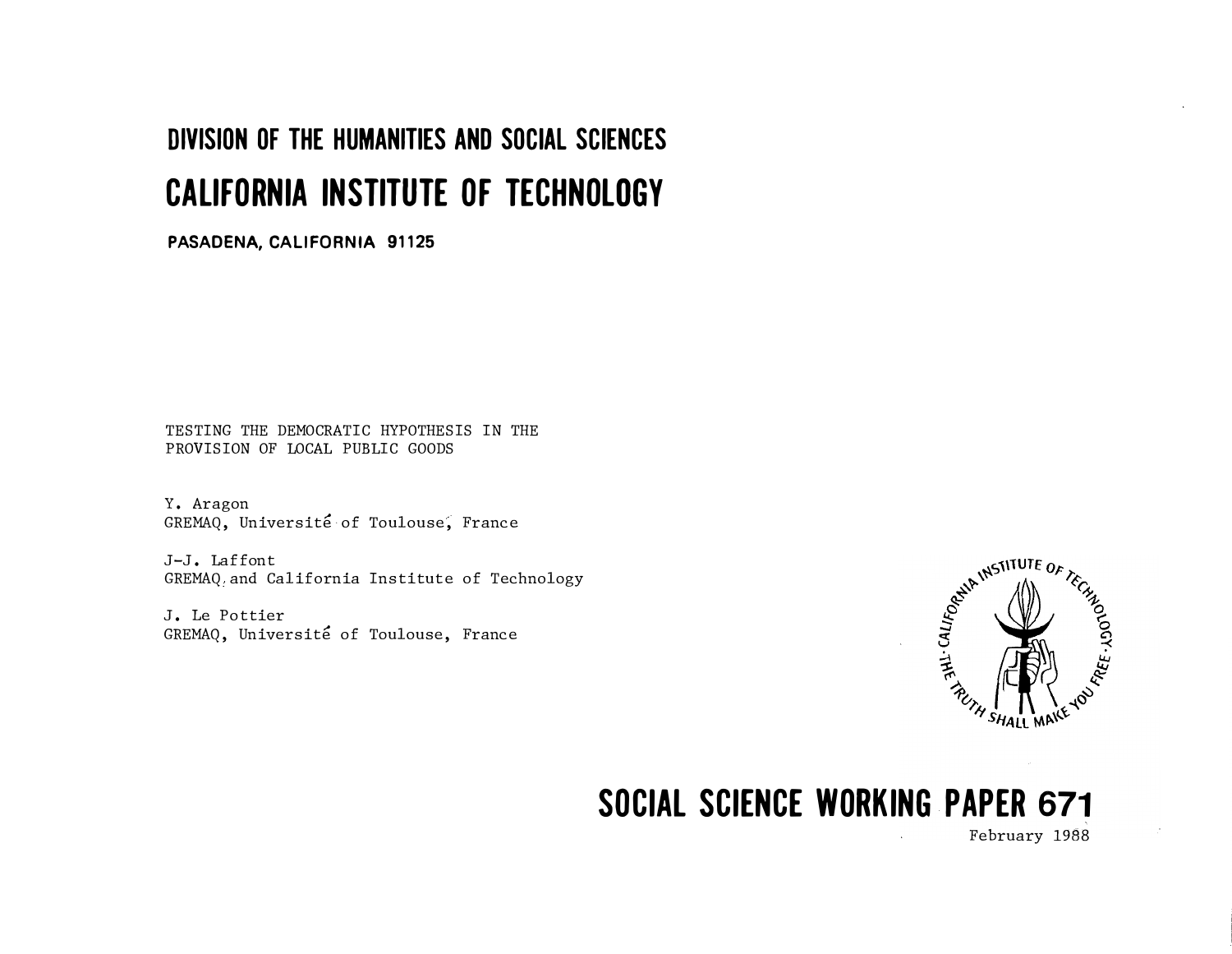# ABSTRACT

The financing of local public goods in French communities can be viewed, until 1980, as a one dimensional choice. We propose a model to formalize this choice which results in the best choice of the "median" agent in a population in Which two types of citizens have been distinguished. Those who pay and those who do not pay the "taxe professionnelle". A translog specification of the model is estimated using data about 36 communities near the city of Toulouse, France. The democratic hypothesis according to which both types of agents mentionned above have the same weight in the decision process is rejected. Moreover, we do not reject the hypothesis that this non democratic bias decreases with the size of the city.

#### I .Introduction

The decision processes used in the provision of local public goods are in general very complex given the various forms of financing and the number of goods involved. However, the political-economic theory available for empirical research is basically reduced to the median agent-paradigm<sup>1</sup> which requires both the unidimensionality of decisions and single peaked preferences.

Curiously enough, it happens that the methods of financing local public goods used in French communities until 1980 can be, despite their apparent complexity, assimilated to unidimensional decisions. Even though four different taxes were used, the structure of these taxes were fixed by law so that only a general level had to be chosen by the community<sup>2</sup>.

Decisions are not taken by direct voting as in some countries, but by the council of the community which is democratically elected : If citizens· preferences are single peaked we can postulate the assumption that the

decision taken by the council is as if it corresponded to the best choice of the median agent. We pursue this line of research in this paper. However. two types of agents must be distinguished, those who only pay taxes on their housing expenses and those who. in addition, have a professional activity requiring the payment of the "taxe professionnelle" (a trade income tax). With respect to these categories, two observations are in order. First it is acknowledged that communities do make efforts to attract firms on their area. Second, trade income tax payers constitute a small and usually well informed group able to influence other groups' choices. From these observations one can suspect that the trade income tax payers group has a larger weight than its demographic weight in the decisions about public goods. Moreover this overweight might be greater in small communities than in large ones. Indeed in small communities notabilities often play a leading role and such neighbouring communities are competing with each other when seeking after firms whereas the larger ones do not face this problem to the same extent.

French local taxes are described in section2. In section 3 we provide a model of preferences implying indirect utility functions which are single peaked simultaneously for both types of agents. We then assume that decisions are the outcome of a weighted majority rule in which the two types of agents have different weights. Section 4 describes the econometric model we derive from this theory and the estimation method we use. We test two types of hypotheses within this theory : first. the democratic assumption that both types have the same weight against the alternative that the voting procedure is a weighted majority rule. second that the non democratic bias decreases with the size of the community. Section 4 describes the various sets of data we need to undertake the tests. Results are given in section S. Technicalities are relegated in appendices and a few concluding comments are offered in section 6.

### 2. French Local Taxes

Public goods are mainly provided at four levels : state, regions (22), departments  $(101)$ , communes  $(36400)$ . In the budget of a community appear two types of expenses (current expenses and investment) which are balanced by four kinds of resources : Subsidies from superior levels (on average 36  $\times$  in 1981), loans (15  $\times$ ), local taxes (34  $\times$ ), other resources among which mainly tariffs for special local public goods for which exclusion of use is easy (supply of water, swimming pools...).

<sup>&</sup>lt;sup>1</sup> See Bowen (1943). Black (1948). Downs (1957). Comanor (1976) and Romer and Rosenthal (1979) for the theory and Bergstrom and Goodman (1973). Inman (1978). Holcombe.(1980) and Gramlich and Rubinfeld (1982) for empirical implementations.

 $2 \nabla$   $2 \nabla$  are not concerned here with the allocation of this budget among the different types of local expenditures. We make the assumption that this imputation does not influence the choice of the budget's amount. This could be the case for example if the detailed choice of public goods was made by the median agent (or the generalized median agent of this paper) with Cobb-Douglas preferences across local public goods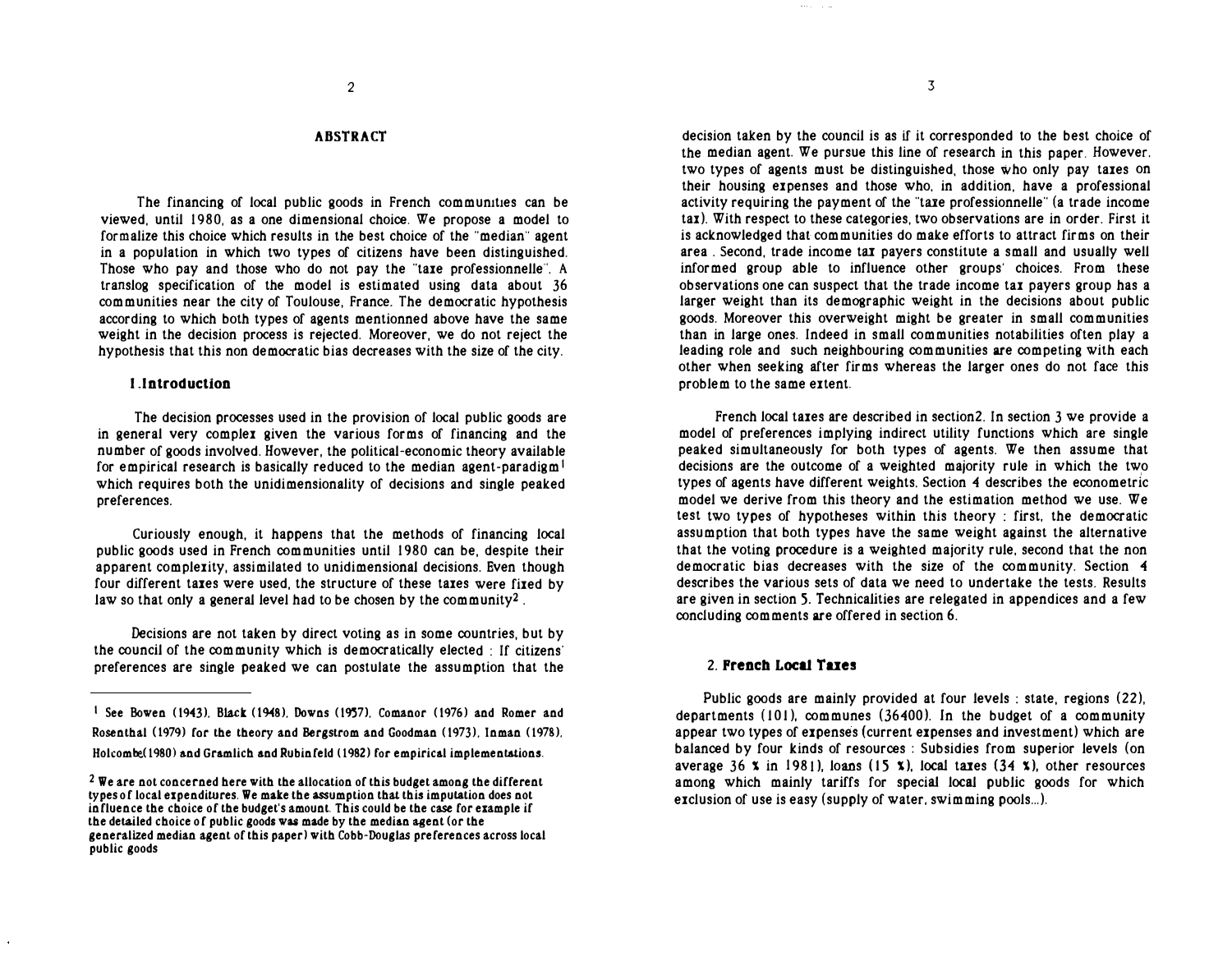4

There are four main local taxes : The "taxe d'habitation" which is coUected from households and is based on a vatue of their dwelling ca1led the "valeur locative". This value has been determined administratively in 1973 for the last time and is now actualised each year by multiplying with a coefficient provided nationally. The "taxe fonciere sur les propriétés bâties" which is collected from owners of houses. It is a property tax based on a value of houses, called the "revenu cadastral", which is half the sum of the "valeurs locatives" of the dwellings composing the house. The "taxe foncière sur les propriétés non bâties" which is collected from owners of non constructed pieces of land and is based on their values. The "taxe professionne11e" which is co11ected from corporate and uncorporate firms and is based on the value of their productive capital and, according to activities, on wages paid or sales.

There are other specific taxes, such as a tax on mines, a tax on electricity... which represent less than  $9 \times$  of the budget in cities of more than IO 000 inhabitants and that we Include here in non fiscal resources.

Until 1980, a single decision was taken to fix the rates of the four main tares, as follows : The local assembly decided the level of total erpenditures and, taking into account other resources, it derived the total proceeds needed from those taxes. This total amount was divided into four parts corresponding to the four taxes, using predetermined coefficients setting the fiscal burdens of the four categories of tax-payers. Roughly, the coefficients were such that the share of each tax payer group remained what it would have been with the 1917 tax-rates and the actual basis. Finally, the rates of taxes to be applied to each tax payer's fiscal bases were determined by dividing each part by the total basis of the tax.

So until 1980 and also for some communities in 1981<sup>1</sup>, the ordinary budget of a city can be written :

 $z = h B_h + f B_f + g B_g + t B_t + T$ 

where h, f, g, t are the four tax rates,  $B_h$ ,  $B_f$ ,  $B_g$ ,  $B_t$  are the four corresponding tax bases and T is the total of the other ordinary resources.

T being assumed predetermined, the vote on z is a vote on  $(h B_h + f)$  $Bf + g Bg + t Bt$  which, as seen before, can be written :

$$
h B_h(1 + \frac{f B_f}{h B_h} + \frac{g B_g}{h B_h} + \frac{t B_t}{h B_h}) = h B_h K
$$

where K is a constant since the relative shares of each tax-payer group are fixed. Thus, Bh being exogenous, the vote on z turns out to be a vote on h (one of the four tax rates) and  $z$  can be vritten:

where

$$
B = B_h(1 + \frac{f}{h} \frac{B_f}{B_h} + \frac{g}{h} \frac{B_g}{B_h} + \frac{t}{h} \frac{B_t}{B_h}).
$$

 $z = hB + T$ 

In fact. in our study. we take :

$$
B = (1 + 0.38) Bh(1 + \frac{f Bf}{h Bh} + \frac{g Bg}{h Bh}) + Bh \frac{t Bt}{h Bh}
$$

where t refers to the "taxe professionnelle", because one of the subsidies received by the city is proportional to the amount or taxes collected from households (0.38 F of subsidy for 1 F of such taxes).

As the sample refers only to urban communities the "taxe foncière sur les propriétés non bâties" is neglected. There is a final difficulty due to the fact that the "taxe foncière sur les propriétés bâties" is payed by owners and it is not clear to which extent it is transferred to renters. We will take the two extreme. attitudes of including it in the other resources of the community and of assuming that it is entirely transferred. We get in this case : z = h B<sub>f</sub> +  $\frac{f}{2}$  B<sub>f</sub> + t B<sub>t</sub> + T = ( h +  $\frac{f}{2}$ ) B<sub>f</sub> + t B<sub>t</sub> + T = h' B' + T. In every expression, including  $\delta$ , h is then replaced by h'. The results appear robust to these changes of specification.

#### 3.Tbe Model

Let us consider a consumer i in an economy with L private goods and one public good. Let  $x^i \in \mathbb{R}^L_+$  be his consumption of private goods and  $z \in \mathbb{R}_+$  his consumption of public good. Let  $p \in \mathbb{R}_+^L$ the price vector of private goods and  $R<sup>i</sup>$  consumer i's income.

We define consumer i's semi indirect utility function  $V^{i}(p, R^{i}, z)$  as:

I Cities which chose to keep a proportional growth of the four tax-rates.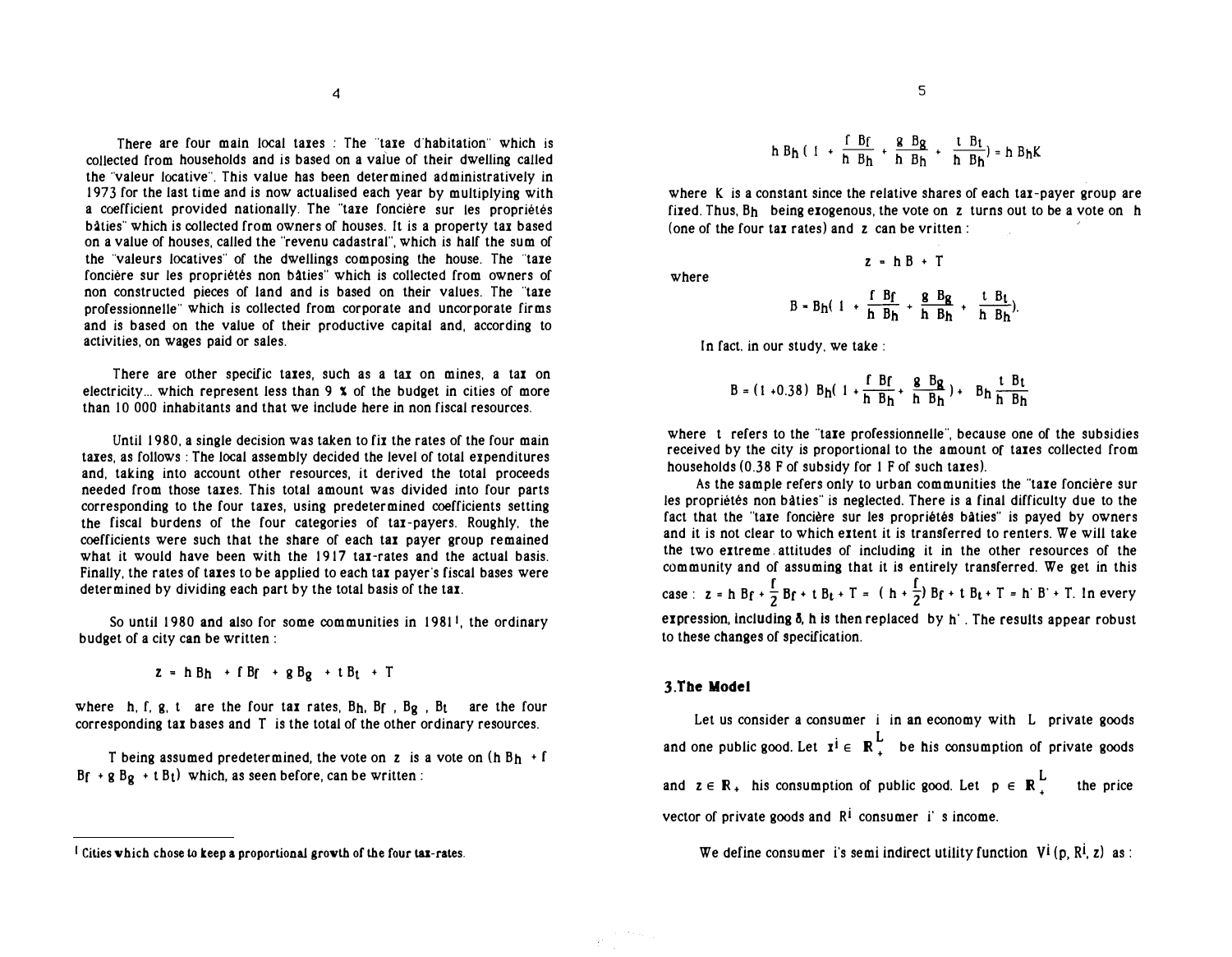$$
V^{\mathbf{i}}(p, R^{\mathbf{i}}, z) = \max U^{\mathbf{i}}(x^{\mathbf{i}}, z)
$$
  
S.T. 
$$
p, x^{\mathbf{i}} \leq R^{\mathbf{i}}
$$

Using standard arguments (see Varian (1978)) we can show that  $V^{\dagger}$ is continuous, decreasing in  $p$ , increasing in  $R<sup>i</sup>$ , strictly quasi-conver in  $p$ . homogeneous of degree  $0$  in ( $p$ ,  $R^i$ ) and from our assumptions it is strictly quasi-concave in z.

In our work we assume that there are only two private goods. the numeraire which represents an aggregate of private goods and housing. Housing is measured by an aggregate of characteristics and let us denote  $p \in \mathbb{R}$ , its price.

For the econometric implementation, we postulate a translog family of semi indirect utility functions such that :

Log VI = 
$$
\alpha_1 \text{ Log } p + \alpha_2 \text{ Log } R^i +
$$
  
\n $\frac{1}{2} (\beta_{11} (\text{Log } p)^2 + 2 \beta_{12} \text{ Log } p \text{ Log } R^i + \beta_{22} (\text{Log } R^i)^2)$   
\n $+ \gamma_1 \text{ Log } z + \frac{1}{2} \gamma_2 (\text{Log } z)^2$ 

We wish to use the median-voter paradigm to determine the chosen level of the tax. However, we must distinguish two types of agents. First, we have the citizens who pay only taxes on housing, type 1 agents. In community j, they face a price of housing!:

 $(1 + h)$   $\overrightarrow{h}$ 

The total budget of community j used to finance local public goods is (see appendix I) :

 $zj = hi Bi + Ti$ 

where

h<sup>j</sup> is the rate of housing tax in community j,

- $B^j$  is the generalized basis of the tax in community i.
- Ti are other incomes of community j.

The semi indirect utility function of an agent i of type 1 is:

Log Vi = 
$$
\alpha_1 \text{ Log } (1 + h \text{ } i)
$$
 pi +  $\alpha_2 \text{ Log } R^i$  +  
\n $\frac{1}{2} (\beta_{11} (\text{Log } (1 + h \text{ } i)) p)^2 + 2 \beta_{12} \text{ Log } (1 + h \text{ } i)$  pi Log Ri +  
\n $\beta_{22} (\text{Log } R^i)^2$   
\n+  $\gamma_1 \text{ Log } (h \text{ } i B \text{ } i + T \text{ } i) + \frac{1}{2} \gamma_2 (\text{Log } (h \text{ } i B \text{ } i + T \text{ } i))^2$ 

Agents of type 2 pay in addition to housing taxes the "taxe professionnelle" that we assimilate 1 to an income tax at the rate Si hi. The semi indirect utility function of an agent i of type 2 is  $2$ :

Log Vi = 
$$
\alpha_1 \text{ Log } (1 + h \text{ } i)
$$
 pi +  $\alpha_2 \text{ Log } (1 - 8i \text{ } h \text{ } i)$  Ri +  
\n $\frac{1}{2} (\beta_{11} (\text{Log } (1 + h \text{ } i)) p)^2 + 2 \beta_{12} \text{ Log } (1 + h \text{ } i)$  pi Log (1 - 8i \text{ } h \text{ } i) Ri +  
\n $\beta_{22} (\text{Log } (1 - 8i \text{ } h \text{ } i)$  Ri + 2)  
\n+  $\gamma_1 \text{ Log } (h \text{ } i \text{ B } i + T \text{ } i) + \frac{1}{2} \gamma_2 (\text{Log } (h \text{ } i \text{ B } i + T \text{ } i))$ 2

We next assume that in each community j the level hi is determined by a weighted majority rule. We will impose conditions on the parameters such that the objective functions of both types of agents are single peaked in  $\hbar$   $\hbar$  3. Then, we know that the weighted majority rule yields a well defined social choice decision  $4$  corresponding to the choice of the generalized median voter.

 $4$  See Moulin (1980).

 $1$  For one of these egents living in community j and whose housing has a surface of s, the cost of the public good is hipis.

 $<sup>I</sup>$  The "taxe professionnelle" is actually rather complex but it is legitimate as a first</sup> approximation to treat it as a tax on income (see appendix I and the section on data) ..

 $2$  For one of these agents living in community j, whose housing has a surface of s. and whose income is R, the cost of the public good is: hi pi s+ hi 8l R.

<sup>&</sup>lt;sup>3</sup> In a first step we imposed constraints on the coefficients ensuring single peakedness. Later we discovered that singlepeakedness was automatically achieved from unconstrained estimations. The results given belov are those obtained without such constraints.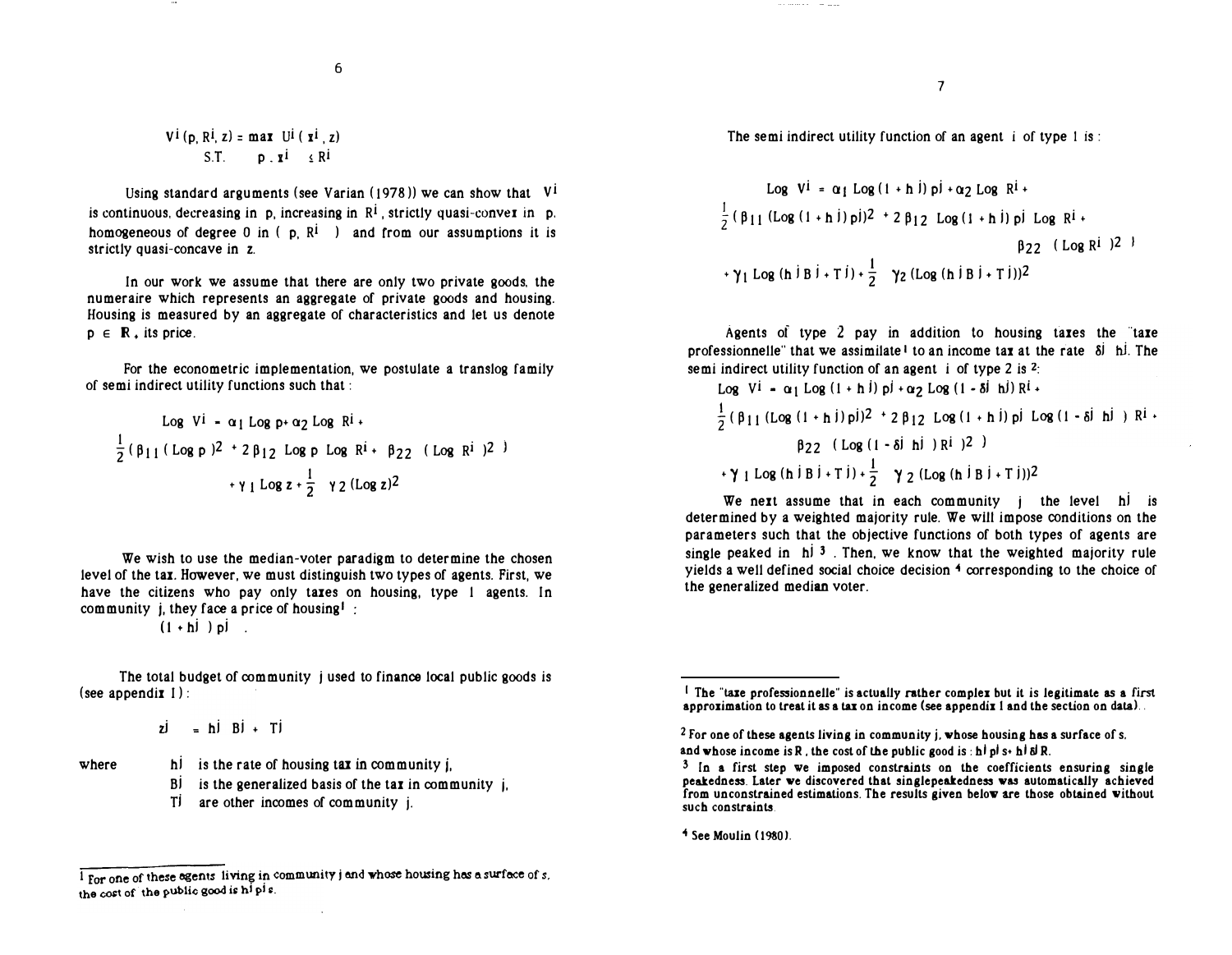To be able to identify this agent we need a monotonic relationship1 between incomes and desired tax levels for both types of agents. It turns out that the simple constraint  $\beta_{22} = 0$  produces the desired result (see appendix 1). We will impose this restriction below. Let  $R = R_1(h)$  this relationship for a type 1 agent and  $R = R_2(h)$  the relationship for a type 2 agent.

Let us call  $N_1^j$  and  $N_2^j$  respectively the sizes of type 1 and type 2

populations in community j, and  $g_1^1(R)$ ,  $g_2^1(R)$  the density functions of

income distributions for type I and type 2 agents in city j .

Then, the level  $h^*$  of tax determined by weighted majority in which a type I agent has one vote and a type 2 agent m votes is obtained from the equation :

|                                           | $R_1(h^{*j})$           | $m N_2^{\dagger}$ | $R_2(h^*I)$ |                                                             |
|-------------------------------------------|-------------------------|-------------------|-------------|-------------------------------------------------------------|
| $N_1^{\frac{1}{2}}$ m $N_2^{\frac{1}{2}}$ | $g_1^{\dagger}(R)$ dR + | $N_1^j$ m $N_2^j$ |             | <b>1</b> $\left[\frac{1}{2}(R) dR - \frac{1}{2} = 0\right]$ |

The democratic hypothesis corresponds to  $m = 1$ .

### 4. Estimation Method and Test

We assume that for each community i the income distributions for the two types of agents depend only on average incomes  $\bar{\text{R}}_1^{\text{j}}$  ,  $\bar{\text{R}}_2^{\text{j}}$  and

standard-errors  $S_1^{\dagger}$  et  $S_2^{\dagger}$ .

The model to estimate is then written :

(2) 
$$
g(h^{j}(\frac{T}{B})^{j},\delta^{j},\bar{R}_{1}^{j},\bar{R}_{2}^{j}, N_{1}^{j},N_{2}^{j},S_{1}^{j},S_{2}^{j};a) = \varepsilon j \qquad j = 1,...,J
$$

where g is the nonlinear function given in (I), a is the vector of parameters  $\alpha_1,\alpha_2,\beta_{11},\beta_{12},\gamma_1,\gamma_2,$  m), hi is the endogenous variable,  $(\frac{T}{B})$ i,  $\delta$ i,  $\bar{R}_1^{\;\;\dot{\bar{J}}}$ ,  $\bar{R}_2^{\;\dot{\bar{J}}}$ ,  $\bar{N}_1^{\;\dot{\bar{J}}}$ 

 $N_2^j$ ,  $S_1^j$  ,  $S_2^j$  are the exogenous variables, and  $\epsilon$  is an error  $N(0,\sigma_{\epsilon}^2)$ 

distributed<sup>1</sup>.

We use maximum likelihood estimation. The likelihood function is maximized with respect to  $\sigma_{\varepsilon}^2$  and the concentrated likelihood function

 $L<sub>c</sub>(a)$  obtained in appendix 3 is numerically maximized with respect to a.

The test of the democratic hypothesis,  $m = 1$ , is realized using the estimated asymptotic standard deviation of m's estimator.

# 5. Data

The data which are necessary to estimate the model are the following, for each city j.

I) density functions of income distributions of type I and type 2 agents,

2) counts of type 1 and type 2 agents,

3) rate (h) of the "taxe d'habitation" and price of housing  $\left(\frac{1}{2}\right)$ ,

4) values of B<sub>i</sub> (the generalized tax base) and T<sup>j</sup>(non fiscal resources of the city),

5) coefficient  $\delta$ .

We were able to get these datas for  $51$  observations corresponding to 36 cities (Toulouse and 35 cities around it) in 1980 and 15 among them in 1981.

#### S. 1 Distributions of income

We make the assumption that incomes are log-normally distributed with parameters  $\mu$  and  $\sigma^2$ , where  $\mu = \text{Log } \bar{R} - \frac{1}{2} \sigma^2$  and  $\sigma^2 = \text{Log}(\frac{S^2}{I} + I)$ R

where  $\bar{R}$  and  $S^2$  are the mean and the variance of incomes, in each community and each type.

I About the need for this relationship see Bergstrom and Goodman (1973) and for critical discussions see Stiglitz (1974). Romer and Rosenthal (1979) and Groves and Todo-Rovira (1987).

I Heteroscedastic specifications with  $\sigma^2$  decreasing with the population size were tested but we could not reject homoscedasticity.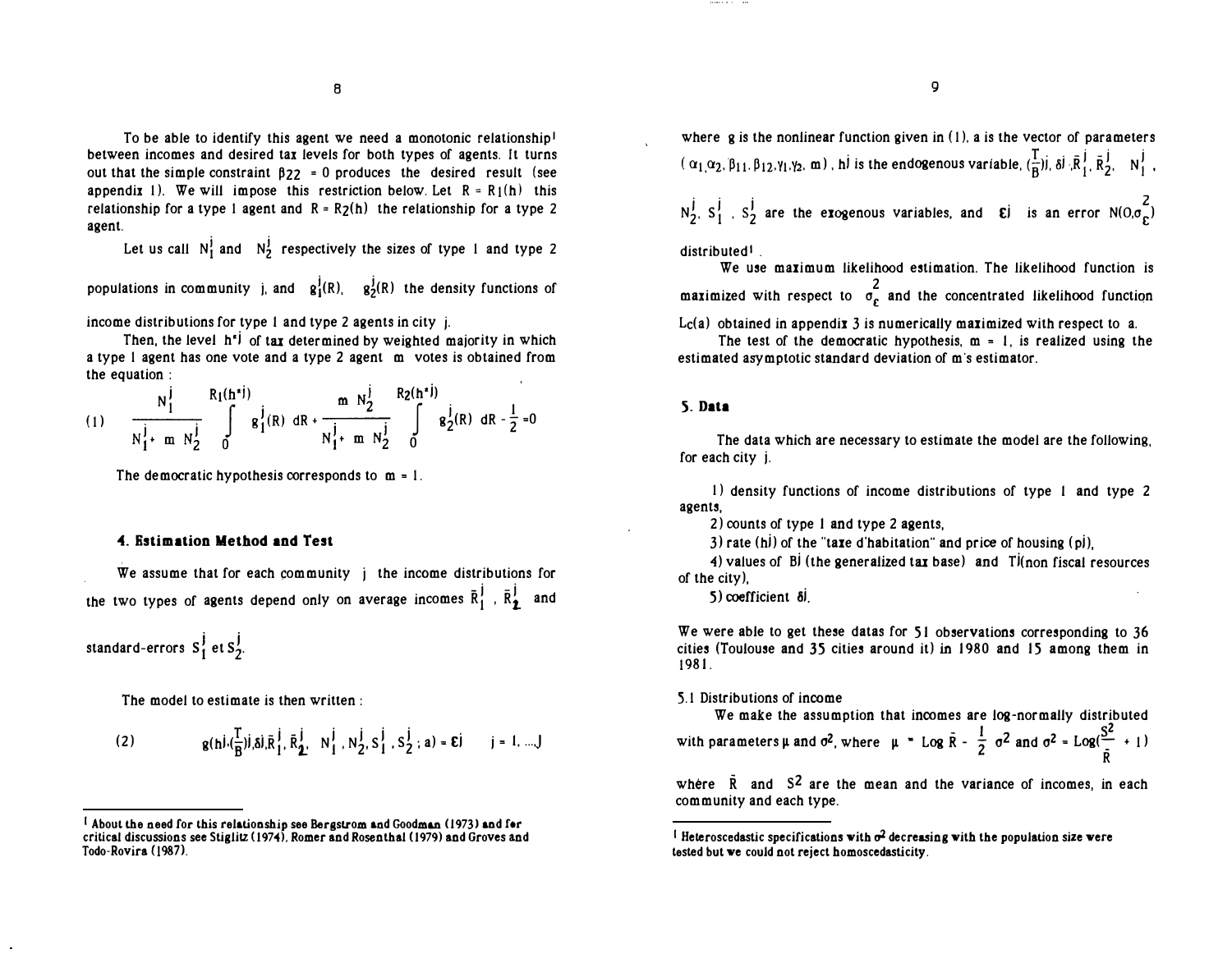so we need to know the mean and the variance of the income distribution for each city and each group of agents I and 2. The French fiscal administration gave us  $\bar{R}_1$  and  $\bar{R}_2$  for each city j and the two years 1980 and 1981, but  $S_1^j$  and  $S_2^j$  for Toulouse only and the two

years. We decided to replace the variance of each city and each group by the corresponding variance of Toulouse for the same year.

#### 5.2 Other data.

We give their basic statistics in the following table.

| Variables         | Units | Minimum  | Average   | Maximum  | Standard-<br>Error | Source               |
|-------------------|-------|----------|-----------|----------|--------------------|----------------------|
| $\overline{R}_1$  | F     | 44262.00 | 66515.39  | 109455.0 | 11259.11           | Note <sup>1</sup>    |
| $\tilde{R}_2$     | F     | 74372.00 | 108187.43 | 197755.0 | 20683.39           | $\ddot{\phantom{a}}$ |
| N <sub>1</sub>    | count | 139      | 3019.20   | 98464    | 13677.73           | $\ddot{\phantom{a}}$ |
| N <sub>2</sub>    | count | 18       | 352.16    | 11313    | 1568.67            | $\bullet$            |
| h                 | rate  | 0.02     | 0.08      | 0.16     | 0.03               | Note <sup>2</sup>    |
| δ                 | ratio | 0.004    | 0.10      | 0.94     | 0.16               | Note <sup>3</sup>    |
| B <sub>h</sub> /N | KF    | 4674.40  | 6872.86   | 10006.33 | 1247.43            | Note <sup>4</sup>    |
| T/B               | ratio | 0.02     | 0.13      | 0.29     | 0.07               |                      |

# 6. Results

In table I we give the maximum likelihood estimation of the coefficients for different situations.

I French Ministery of Finance.

<sup>2</sup> Local fiscal administration.

3 Local fiscal administration.

We assume that all the agents of a same city have the same  $\delta_i$ .

So  $\delta_i$   $\sim$   $\mu$  total basis of the "taxe professionnelle"

$$
N_2^j \quad \bar{R}_2^j
$$

where  $t^j$  is the rate of the "taxe professionnelle", hi is the rate of the "taxe d'habitation",  $N_2^j$  the number of households of the second group in city j and  $\bar{R}_2^j$ the average income of the second group of agents in city i.

4 Local fiscal administration.

 $B_h$  is the basis of the "taxe d'habitation" .  $B_h/N$ , where N is the total number of households. has been used as a proxy for the price of housing : p.

The utility function is defined up to a monotonic increasing transformation. Therefore a parameter may be arbitrarily fixed to a non zero value ; we choose  $\beta_{12} = 2300$ . We also set  $\beta_{22} = 0$  to impose the monotonicity of the functions  $R_1(h)$  and  $R_2(h)$  (see appendix 1).

Moreover we have dealt with two specifications for the model. In the first one the utility function is that given in section  $3$ ;  $\gamma_2$  is seen to be non

significantly different from zero. In the second one  $\gamma_2$  is fixed at zero.

The fol1owing observations can be made from the table.

The m coefficient is seen to be significantly different from 1 for all situations. Therefore, we reject the democratic hypothesis that all agents have the same weight in the decision process.

When the size effect is taken into account by setting :

$$
m = m_0 + m_1 \frac{\text{Log } N}{\text{Log } N_{\text{max}}}
$$

where N is the population size of the city and  $N_{\text{max}}$  the size of the largest city in the sample, one can observe that m decreases with the size of the city (lines c, e, h).

These conclusions remain valid when: (i) the property tax, instead of being incorporated in the other taxes T, is added to the housing tax for every agent (lines f, g, h), (ii) cities with larger  $\delta$  are rejected from the sample (line d). Indeed the approximation introduced by expressing the trade income tax as part of the income tax  $(a \delta$  ratio for each community) may be hasardous for communities containing a few large firms which usually do not play a crucial role in the decisions about local public goods.

#### 7. Concluding comments

Despite a relatively limited sample we obtain two robust conclusions. There appears to be a bias in favor of the agents paying the "taxe professionnelle" in the decision process leading to the choice of the level of local taxes. Moreover this bias decreases with the size of the city. The decrease is sufficiently important so that one city in the sample ( the largest) would have an  $m<sub>1</sub>$ . In that city the weight of each trade income tax payer is smaller than that of the pure housing tax payer.

We think that the estimations of the coefficients in the semi indirect utility function are remarkably stable accross our various tests of robustness. We should however point out a weakness of the current results. According to the theory the semi indirect utility function is decreasing in p and this is not always the case. The reason may come from the fact that p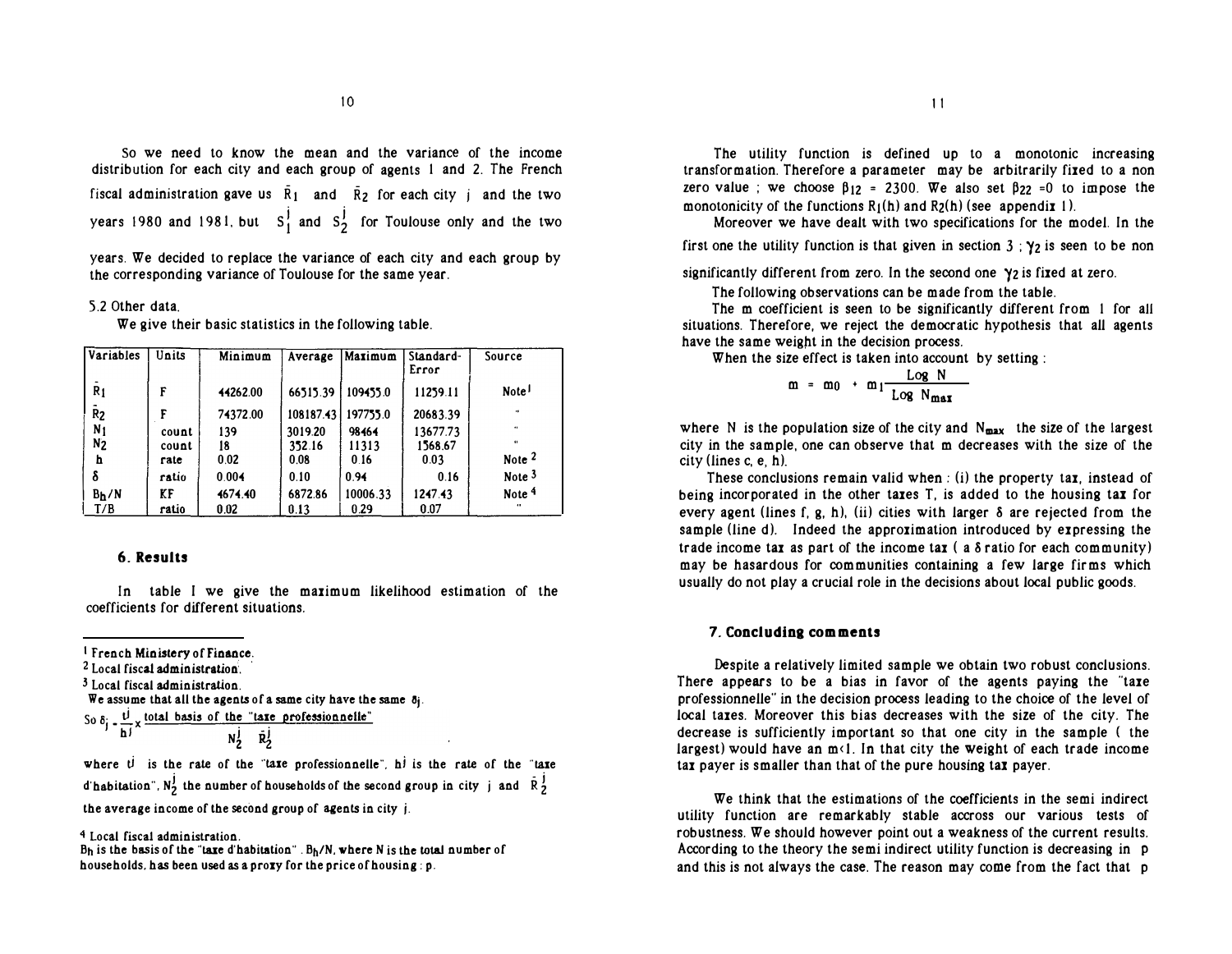is, in our specification, always associated with  $(1 + h)$ . But  $(1 + h)$  plays two opposite roles which create a problem of "identification"'· On the one hand h, through its effect on the price of housing, has a negative effect. On the other hand, through its effect on the level of public goods, it has a positive effect. This "identification problem" affects the coefficients  $\alpha_1$ ,  $\beta_{11}$ .  $\beta$ <sub>12</sub> which determine also the sign of variation in p.

We hope to solve this difficulty by the use of a richer data basis. an unfortunately unreachable goal now.

Each type of agent obtains his desired level of tax by maximizing with respect to h his semi indirect utility function. For an agent i of type 2 (those who pay the professional  $\text{tan}$ ) we obtain from the first order condition (dropping the index  $j$  of the community  $j$ ).

(A 1.1) Log 
$$
R_2^{\frac{1}{2}} \cdot \frac{A_2}{B_2}
$$
  
\nwith  $A_2 = -\frac{1}{1+h} (\alpha_1 + \beta_1 L \alpha_2 (1+h)p + \beta_1 z \log(1-\delta h))$   
\n $+ \frac{\delta}{1-\delta h} (\alpha_2 + \beta_1 z \log(1+h)p + \beta_2 z \log(1-\delta h))$   
\n $- \frac{1}{1+\delta h} (\gamma_1 + \gamma_2 \log (h B + T))$   
\n $B_2 = \frac{\beta_1 z}{1+h} - \frac{\delta}{1-h} \beta_2 z$ 

For an agent i of type I we obtain :

(A 1.2)  $\log R_1^i - \frac{A_1}{B_1}$ 

where  $A_1$  and  $B_1$  are obtained from  $A_2$  and  $B_2$  by setting  $\delta = 0$ .

To obtain a one to one relationship between incomes and desired levels of tax, it is convenient to impose  $\beta_{22} = 0$ .

The first order condition is :  $A_2 - B_2$  Log R = 0

Hence  
\n
$$
\frac{dh}{dR} = \frac{B_2 / R}{\frac{\partial A_2}{\partial h} - \frac{\partial B_2}{\partial h} \text{Log } R}
$$

with  $\frac{\partial A_2}{\partial h}$  -  $\frac{\partial B_2}{\partial h}$  Log R < 0 from the local second order condition of an interior maximum.

Appendix 1 : Monotonic Relationship between Incomes and Desired Tax Levels

I The " " refers 10 the fact that it is not an identification problem asymptotically because of the nonlinearity of the model.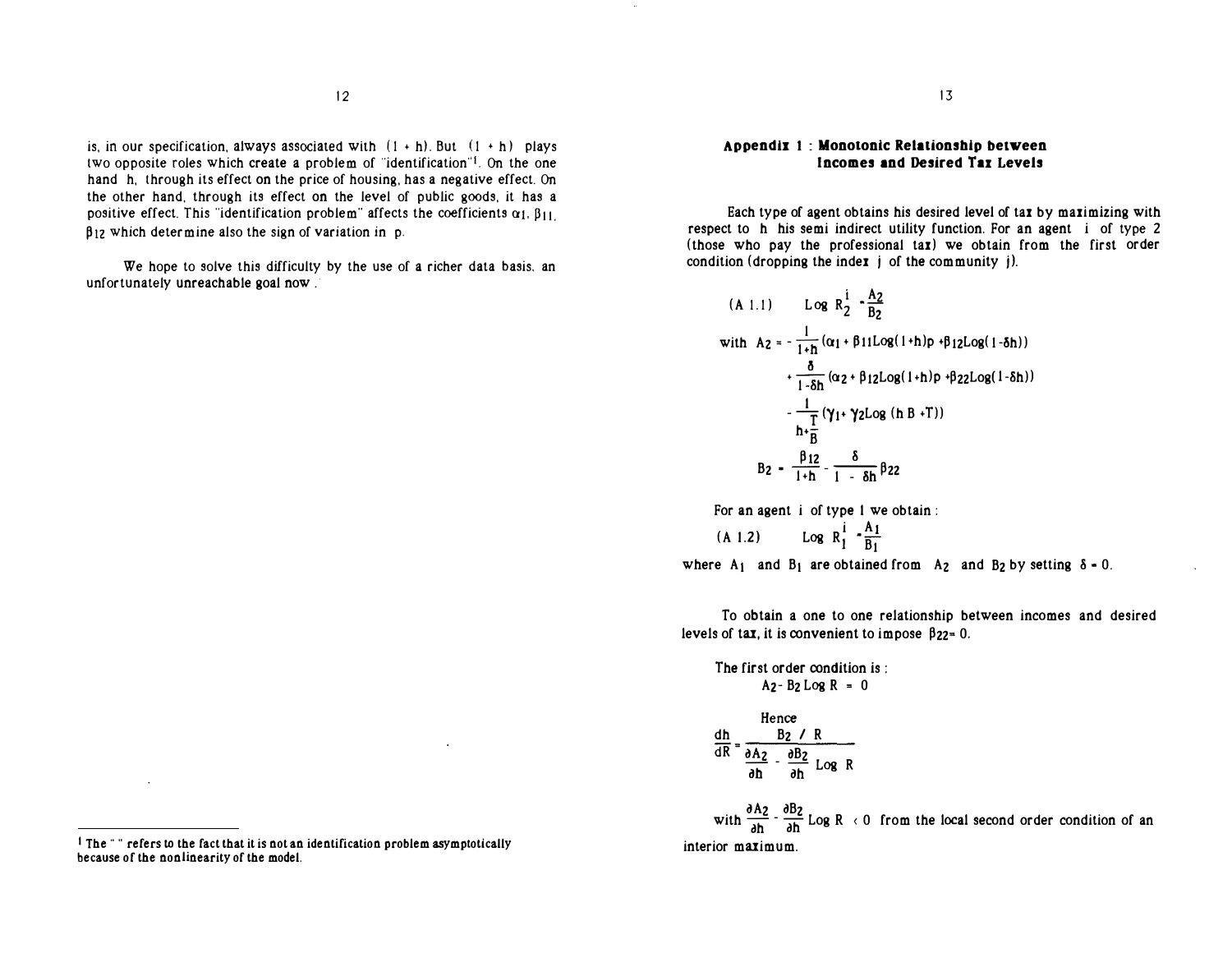Hence, under  $\beta_{22}=0$ , the relationship is monotonic for both types of agents and the direction of the relationship is determined by the sign of  $\beta_{12}$ . These relationships are respectively called  $R_1(h)$ ,  $R_2(h)$  in the text.

## Appendix 2 : The Likelihood Function

We give below the likelihood function corresponding to the best specification of heteroscedasticity that we found.

Under the lognormality assumption of income distributions for both types of agents the probabilistic model is :

$$
(A \ 2.1) \frac{N_1^j}{N_1^j \cdot m N_2^j} \Phi\left(\frac{\log R_1(h^{*}i) + \mu_1^j}{\sigma_1}\right) + \frac{m N_2^j}{N_1^j \cdot m N_2^j} \Phi\left(\frac{\log R_2(h^{*}i) + \mu_2^j}{\sigma_2}\right) - \frac{1}{2} = \mathbf{E}^j
$$

where  $\Phi$  is the cumulative distribution function of the standardized normal distribution and  $\mathbf{E}^{\mathbf{j}}$  is N(0,  $\sigma_{\mathbf{E}}^2$ ).

 $(A 2.1)$  can be summarized as:

 $g(hj,Xj,a) = Ej$   $j = 1, ..., J$ 

where hi is the endogenous variable, Xi the vector of exogenous variables and a the vector of parameters.

The density function of the endogenous variable h is :

$$
f(h) = \frac{|\frac{\partial g}{\partial h}|}{\sigma_{\varepsilon}\sqrt{2\pi}} \exp\big(-\frac{1}{2\sigma_{\varepsilon}^2}g(h)^2\big).
$$

Let 
$$
\varphi(x) = \frac{1}{\sqrt{2\pi}} e^{-\frac{1}{2} x^2}
$$
.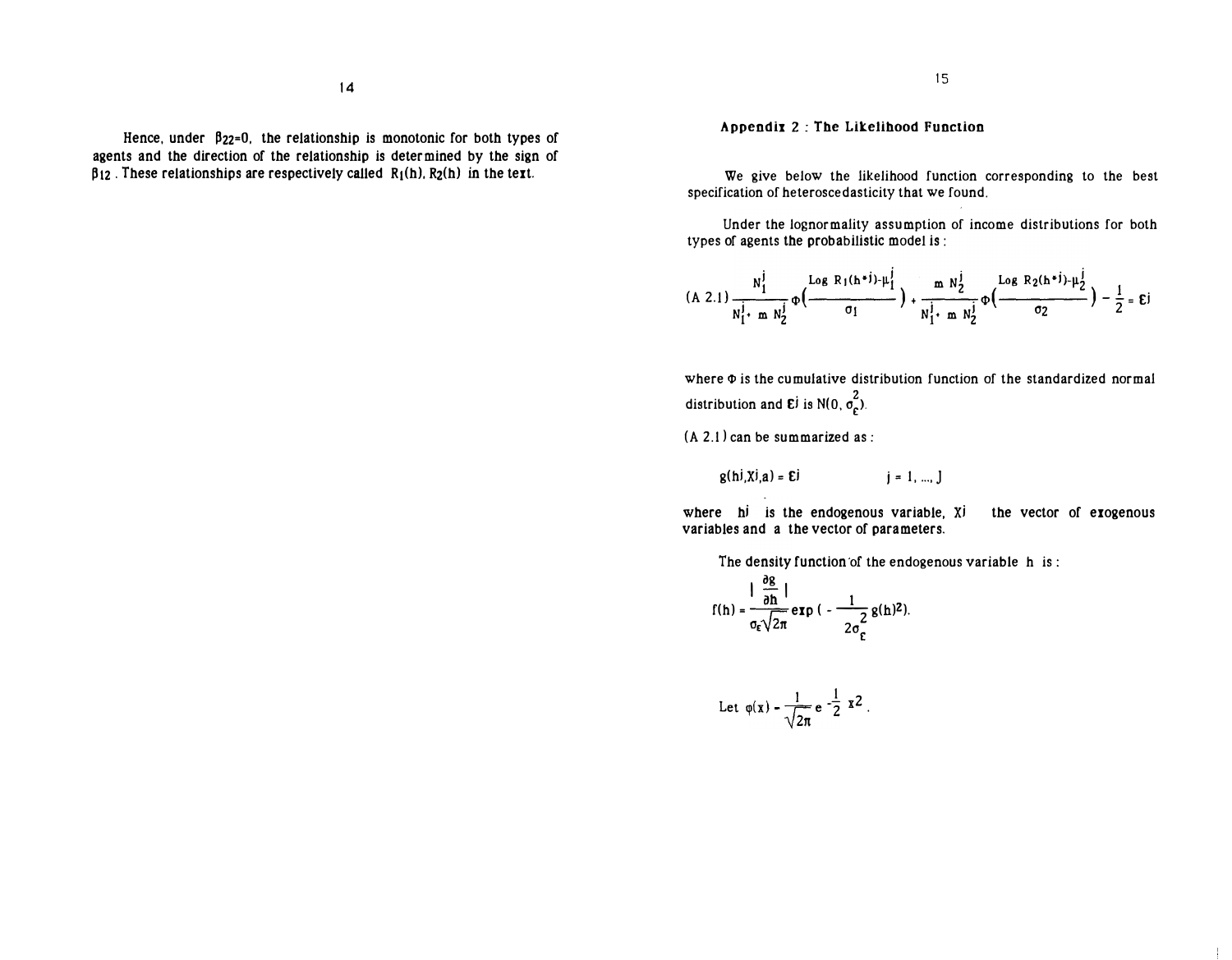

where  $\frac{d \text{Log } R_1(hi)}{d h}$  and  $\frac{d \text{Log } R_2(hi)}{d h}$  are obtained by differentiating (A 1.1) and (A 1.2) in appendix I.

The log-likelihood function L is then :

$$
L = -\frac{1}{2} \sum_{j=1}^{J} \text{ (Log } 2\pi \sigma_{\epsilon}^{2} + \frac{g(hj)^{2}}{\sigma_{\epsilon}^{2}} - 2 \text{ Log } |\frac{\partial g}{\partial h}(h^{j})| )
$$
  
By solving  $\frac{\partial L}{\partial \sigma_{\epsilon}^{2}} = 0$  we obtain the maximum likelihood estimator of  $\sigma_{\epsilon}^{2}$ :  

$$
\sigma_{\epsilon}^{2} = \frac{1}{J} \sum_{j=1}^{J} g(h^{j})^{2}.
$$

Finally the concentrated log-likelihood function  $L_c$  is given by :

$$
L_c = -\frac{J}{2} [\text{Log } 2\pi \theta_c^2 + 1 - \frac{2}{J} \sum_{j=1}^{J} \text{Log } | \theta_b^2(h^j) | ]
$$

This expression is then maximized numerically with respect to a, using a quasi-Newton algorithm (routine f04jbf of the NAG library).

### **REFERENCES**

- Bergstrom, T. and R. Goodman ( 1973), "Private Demands for Public Goods", American *Economic Review*, 63, 280-296.
- Black, D. (1948), "On the Rationale of Group Decision Making", fournal of Political Economy, 56, 23-34.
- Bowen, H. ( 1943), "The lnterpretaion of Voting in the Allocation of Economic Resources", Quarterly fournal of Economics 58, 27-48.
- Comanor, N. ( 1976), "The Median Voter Rule and the Theory of Political Choice", journal of Public Economics, 5, 169-77.
- Downs. A. (1957), An *Economic Theory of Democracy*, Harper and Row, New-York.
- Gramlich, E. and D. Rubinfeld ( 1982), "Micro-Estimates of Public Spending Demand Functions and Tests of the Tiebout and Median-Voter Hypothesis", *Journal of Political Goosomy*, 90, 536-560.
- Groves, T. and A. Todo-Rovira ( 1987), "Aggregation of Demand for Local Public Goods : A Test or and an Alternative to the Median Voter Model", mimeo, University of San Diego.
- Holcombe, R.(1977), "An empirical Test of the Median Voter Model", Economic Inquiry, 2, 260-274.
- Inman, R. ( 1978), 'Testing Political Economy's 'As If' Proposition : Is the Median Income Voter Really Decisive", Public Chaice 33, 45-65.
- Moulin, H. (1980), "On Strategy Proofness and Single Peakedness", Public Choice 35, 437-455.
- Romer, T. and H. Rosenthal (1979), "The Elusive Median Voter", fournal of Public *Boxoomics* 12, 143-70.
- Stiglitz, J.E. (1974), 'The Demand for Education in Public and Private School Systems", *fournal of Public Economics*, 3, 349-385.

Varian, H. (1978), Microeconomic Analysis Norton, New-York.